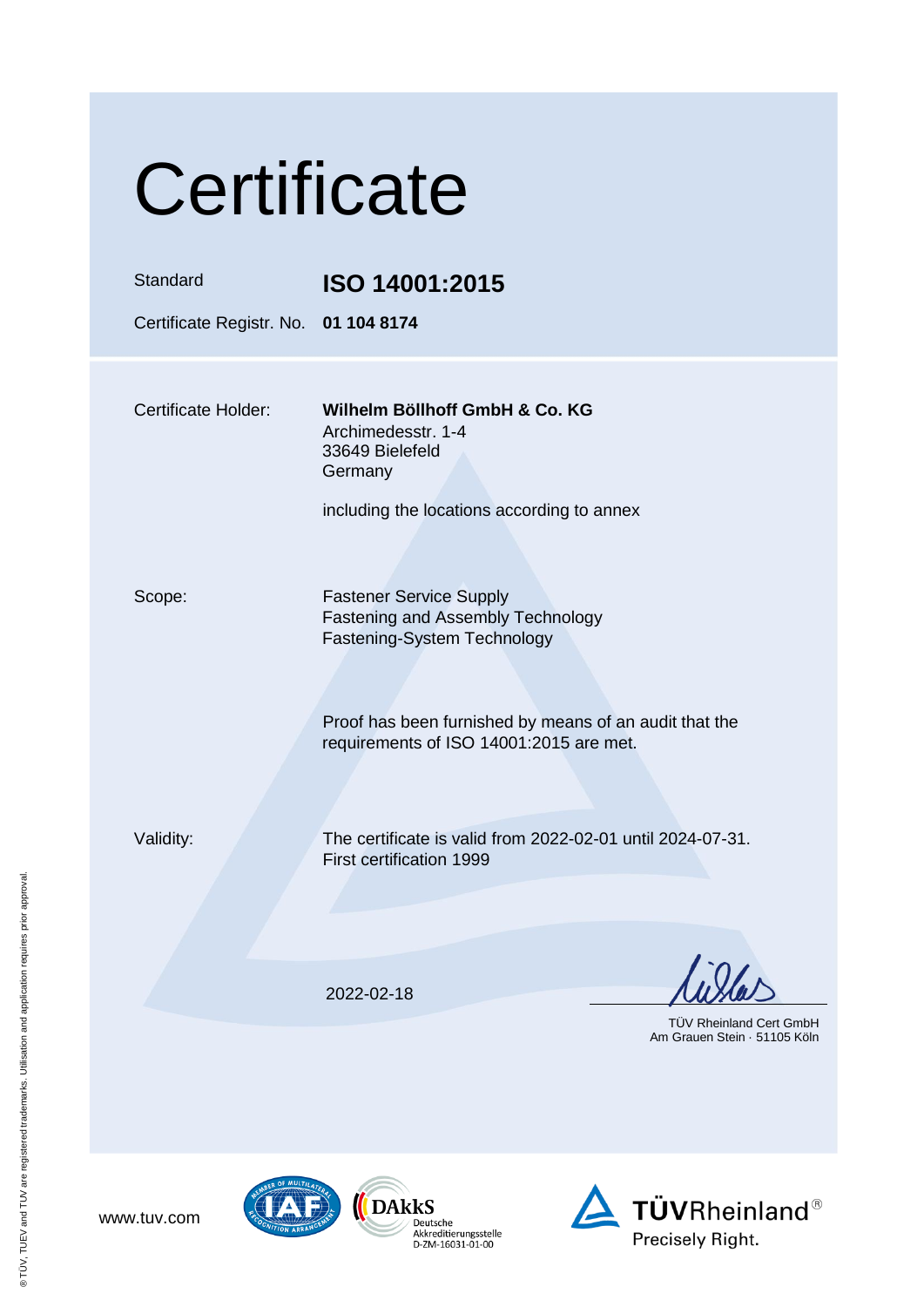Standard **ISO 14001:2015**

Certificate Registr. No. **01 104 8174**

| No. | Location                                                                                      | <b>Scope</b>                                                                                                            |
|-----|-----------------------------------------------------------------------------------------------|-------------------------------------------------------------------------------------------------------------------------|
| /00 | c/o Wilhelm Böllhoff GmbH &<br>Co. KG<br>Archimedesstr. 1-4<br>33649 Bielefeld<br>Germany     | <b>Fastener Service Supply</b><br><b>Fastening and Assembly Technology</b><br>Fastening-System Technology               |
| /01 | c/o Böllhoff Produktion GmbH<br>Archimedesstr. 1-4<br>33649 Bielefeld<br>Germany              | Fastening and Assembly Technology,<br>the manufacture of fasteners, fastening<br>systems and assembly technologies      |
| /02 | c/o Böllhoff GmbH<br>Archimedesstr. 1-4<br>33649 Bielefeld<br>Germany                         | Fastener Service Supply, the distribution of<br>fasteners, fastening systems and assembly<br>technologies               |
| /03 | c/o Böllhoff Produktion GmbH<br>Die Gehren 1<br>03249 Sonnewalde<br>Germany                   | Fastening and Assembly Technology,<br>the manufacture of fasteners, fastening<br>systems and assembly technologies      |
| /07 | c/o Böllhoff Automation GmbH<br>Archimedesstr. 1-4<br>33649 Bielefeld<br>Germany              | Fastening and Assembly Technology,<br>the design and manufacture of systems<br>and assembly technologies                |
| /08 | c/o Böllhoff GmbH<br>Niederlassung Leipzig<br>Handelsstr, 10<br>04420 Markranstädt<br>Germany | Fastener Service Supply, the distribution<br>and logistics of fasteners, fastening<br>systems and assembly technologies |

Page 1 of 5

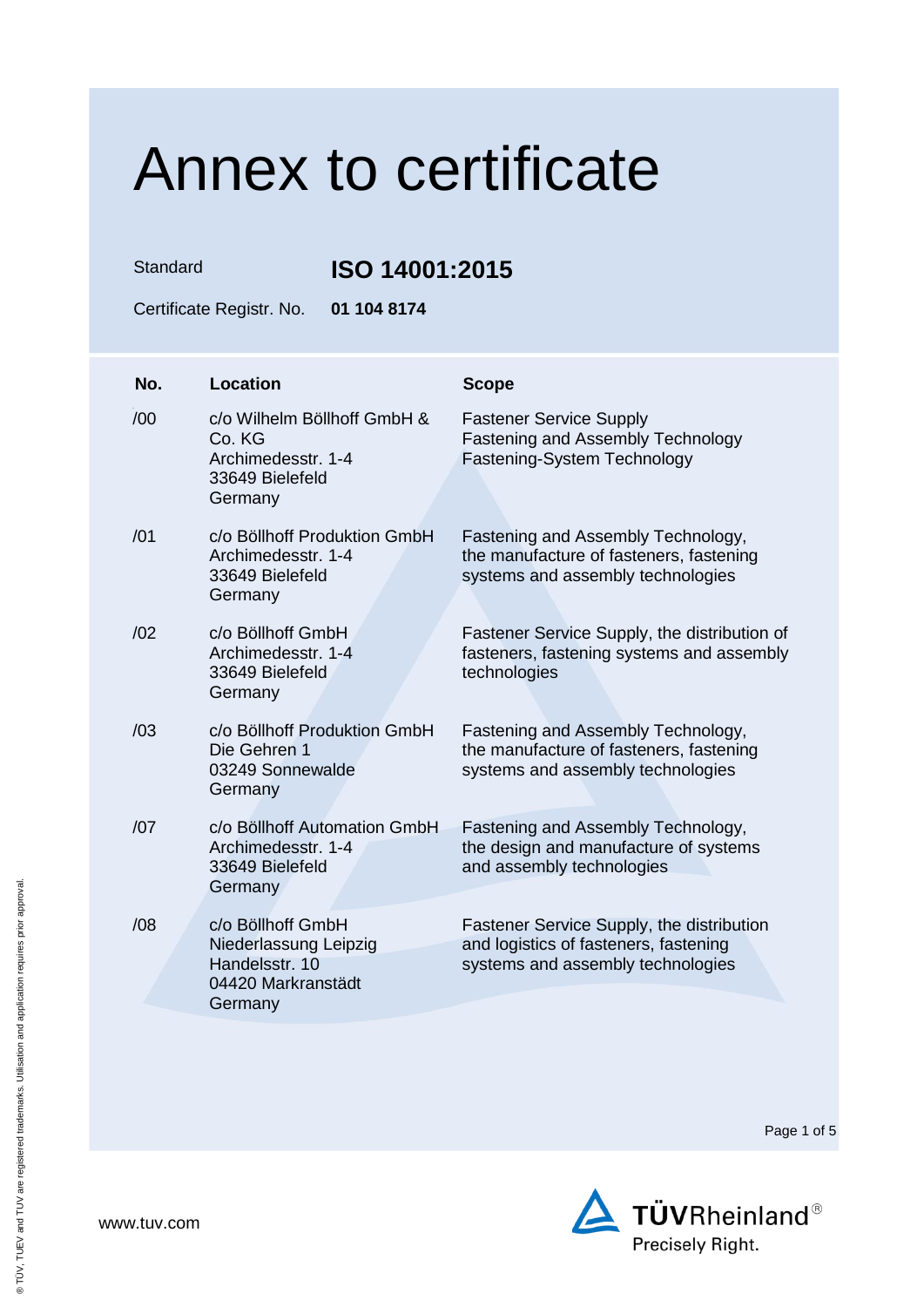| Standard |     | ISO 14001:2015                                                                                                                                         |                                                                                                                                                                            |
|----------|-----|--------------------------------------------------------------------------------------------------------------------------------------------------------|----------------------------------------------------------------------------------------------------------------------------------------------------------------------------|
|          |     | 01 104 8174<br>Certificate Registr. No.                                                                                                                |                                                                                                                                                                            |
|          | /09 | c/o Böllhoff GmbH<br>Johann Roithner-Str. 131<br>4050 Traun<br>Austria                                                                                 | Fastener Service Supply, the distribution of<br>fasteners, fastening systems and assembly<br>technologies                                                                  |
|          | /10 | c/o Bollhoff Service Center<br>Ltda.<br>Av. Arquimedes, nº 500<br><b>Distrito Industrial</b><br>Jundiaí - São Paulo - SP<br>13211-840<br><b>Brazil</b> | Fastening and Assembly Technology,<br>Fastener Service Supply, the manufacture,<br>distribution and logistics of fasteners,<br>fastening systems and assembly technologies |
|          | /12 | c/o Böllhoff GmbH<br>Niederlassung Stuttgart<br>Marie-Curie-Str. 10<br>71364 Winnenden<br>Germany                                                      | Fastener Service Supply , the distribution of<br>fasteners, fastening systems and assembly<br>technologies                                                                 |
|          | /14 | c/o Böllhoff s.r.o.<br>Palouky 1365<br>25301 Hostivice<br><b>Czech Republic</b>                                                                        | Fastener Service Supply, the distribution<br>and logistics of fasteners, fastening<br>systems and assembly technologies                                                    |
|          | /16 | c/o Böllhoff Kft<br>Álba Ipari Zóna Zsúrló Str.<br>8000 Székesfehérvar<br>Hungary                                                                      | Fastener Service Supply, the distribution<br>and logistics of fasteners, fastening<br>systems and assembly technologies                                                    |
|          | /17 | c/o Böllhoff S.R.L.<br>Soseaua Borsului Nr. 74<br>417075 Bors<br>Romania                                                                               | Fastener Service Supply, the distribution<br>and logistics of fasteners, fastening<br>systems and assembly technologies                                                    |
|          |     |                                                                                                                                                        |                                                                                                                                                                            |

Page 2 of 5

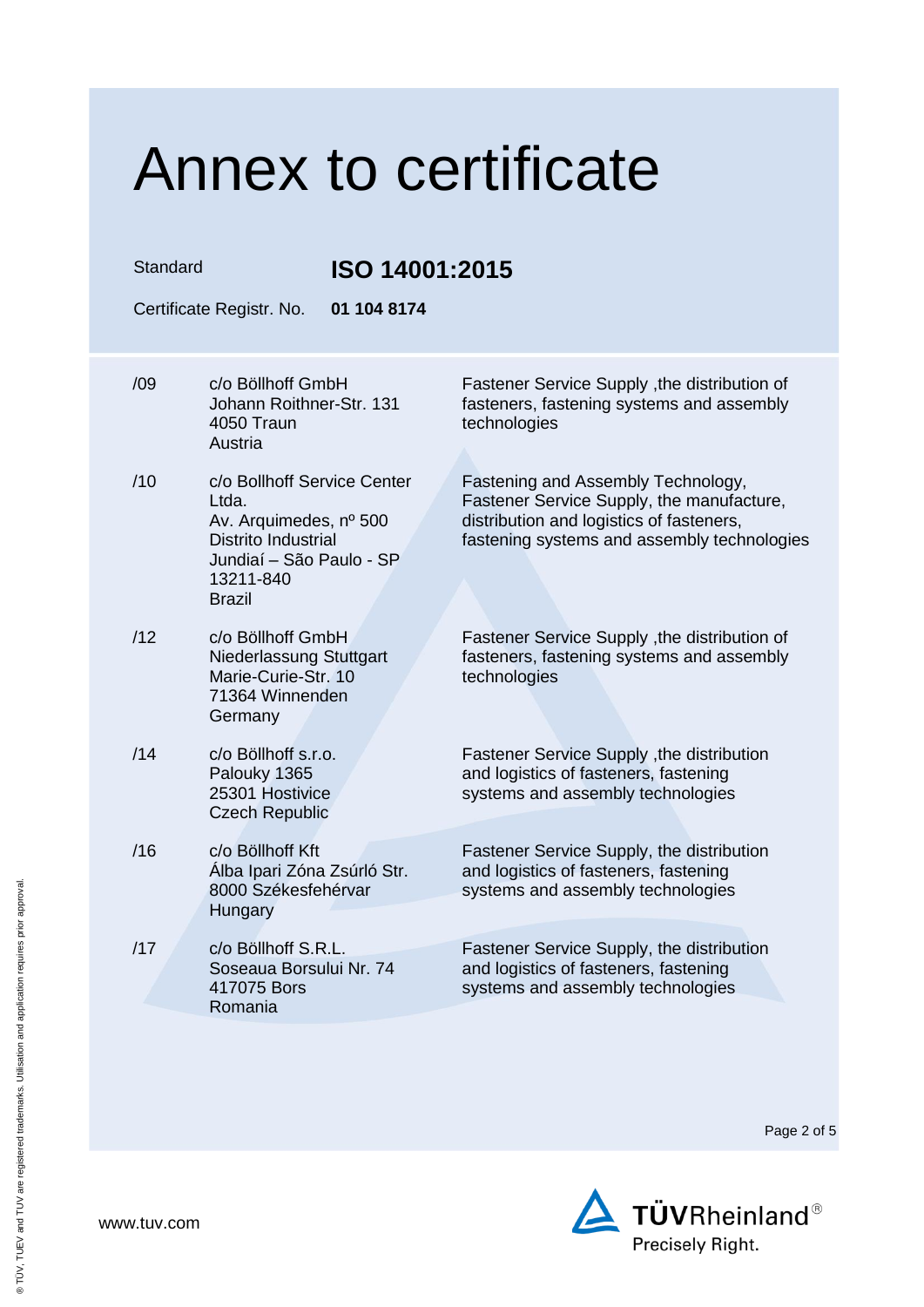| Standard                                |                                                                                                          | ISO 14001:2015                                                                                                                                                             |  |  |  |
|-----------------------------------------|----------------------------------------------------------------------------------------------------------|----------------------------------------------------------------------------------------------------------------------------------------------------------------------------|--|--|--|
| Certificate Registr. No.<br>01 104 8174 |                                                                                                          |                                                                                                                                                                            |  |  |  |
| /18                                     | c/o Böllhoff Elasmo Systems<br>GmbH<br>Gewerbepark 7<br>4861 Schörfling<br>Austria                       | <b>Fastener Service Supply</b><br><b>Fastening and Assembly Technology</b><br>Fastening-System Technology                                                                  |  |  |  |
| /19                                     | c/o Bollhoff, Inc.<br>2705 Marion Drive<br>Kendallville IN 46755<br><b>USA</b>                           | Fastening and Assembly Technology, Fastener<br>Service Supply, the manufacture, distribution<br>and logistics of fasteners, fastening systems<br>and assembly technologies |  |  |  |
| /21                                     | c/o Böllhoff Logistik GmbH<br>Archimedesstr, 1-4<br>33649 Bielefeld<br>Germany                           | Providing of logistic services                                                                                                                                             |  |  |  |
| /22                                     | c/o Böllhoff Produktion GmbH<br>Werk Gewindetechnik<br>Duisburger Str. 7<br>33647 Bielefeld<br>Germany   | Fastening and Assembly Technology,<br>the manufacture of fasteners, fastening<br>systems and assembly technologies                                                         |  |  |  |
| /23                                     | c/o Böllhoff Logistik GmbH<br>Am alten Bahndamm 15<br>08606 Oelsnitz<br>Germany                          | Providing of logistic services                                                                                                                                             |  |  |  |
| /24                                     | c/o Böllhoff Otalu S.A.<br>BP 68 Rue d'Archimède-Route<br>d'Apremont<br>73490 La Ravoire Cedex<br>France | Fastening and Assembly Technology,<br>the manufacture of fasteners, fastening<br>systems and assembly technologies                                                         |  |  |  |

Page 3 of 5

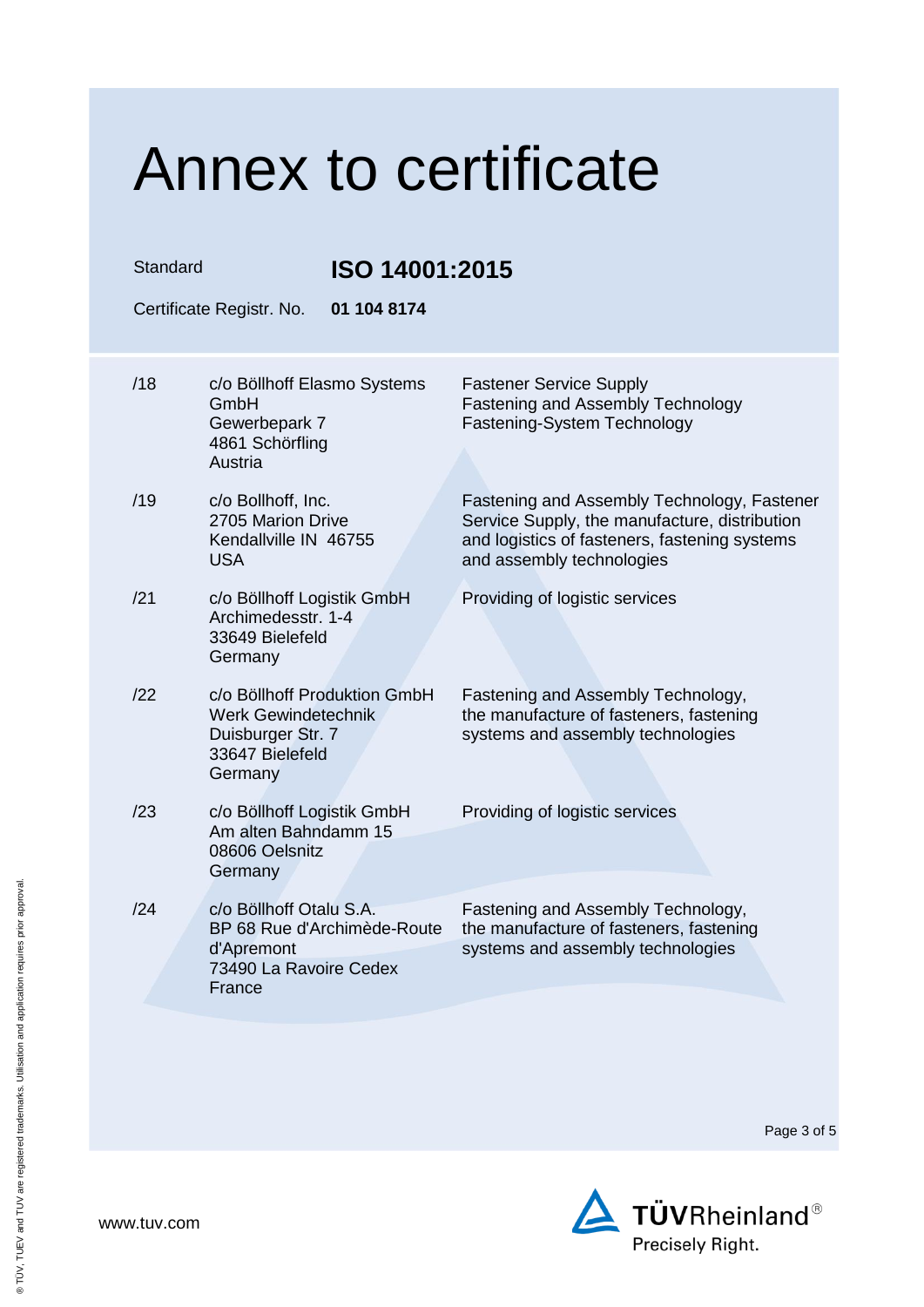| Standard |                                                                                                                                                                                                  | ISO 14001:2015                                                                                                                 |  |  |
|----------|--------------------------------------------------------------------------------------------------------------------------------------------------------------------------------------------------|--------------------------------------------------------------------------------------------------------------------------------|--|--|
|          | 01 104 8174<br>Certificate Registr. No.                                                                                                                                                          |                                                                                                                                |  |  |
| /27      | c/o Böllhof Verbindungstechnik<br>GmbH<br>Archimedesstr. 1-4<br>33649 Bielefeld<br>Germany                                                                                                       | Fastening and Assembly Technology,<br>the design and distribution of fasteners,<br>fastening systems and assembly technologies |  |  |
| /31      | c/o Böllhoff Logistika s.r.o.<br>Dialnicná cesta 10 A<br>903 01 Senec<br>Slovakia                                                                                                                | Fastener Service Supply, the distribution<br>and logistics of fasteners, fastening<br>systems and assembly technologies        |  |  |
| /34      | c/o Bollhoff (China) Fastenings<br>Co., Ltd<br>Boustead Park, Plot 20-22,<br>55 Xinmei Road, No.<br>Wuxi New District, Wuxi City,<br>Jiangsu Province V.R. China<br>214028 Jiangsu<br>P.R. China | <b>Fastener Service Supply</b><br><b>Fastening and Assembly Technology</b><br>Fastening-System Technology                      |  |  |
| /35      | c/o Böllhoff s.r.o.<br>Dialnicná cesta 10 A<br>903 01 Senec<br>Slovakia                                                                                                                          | Fastener Service Supply, the distribution of<br>fasteners, fastening systems and assembly<br>technologies                      |  |  |
| /36      | c/o Böllhoff Technika<br>Laczenia Sp. z.o.o.<br>ul. Rogowska 117<br>54-440 Wroclaw<br>Poland                                                                                                     | Fastener Service Supply, the distribution<br>and logistics of fasteners, fastening<br>systems and assembly technologies        |  |  |

Page 4 of 5